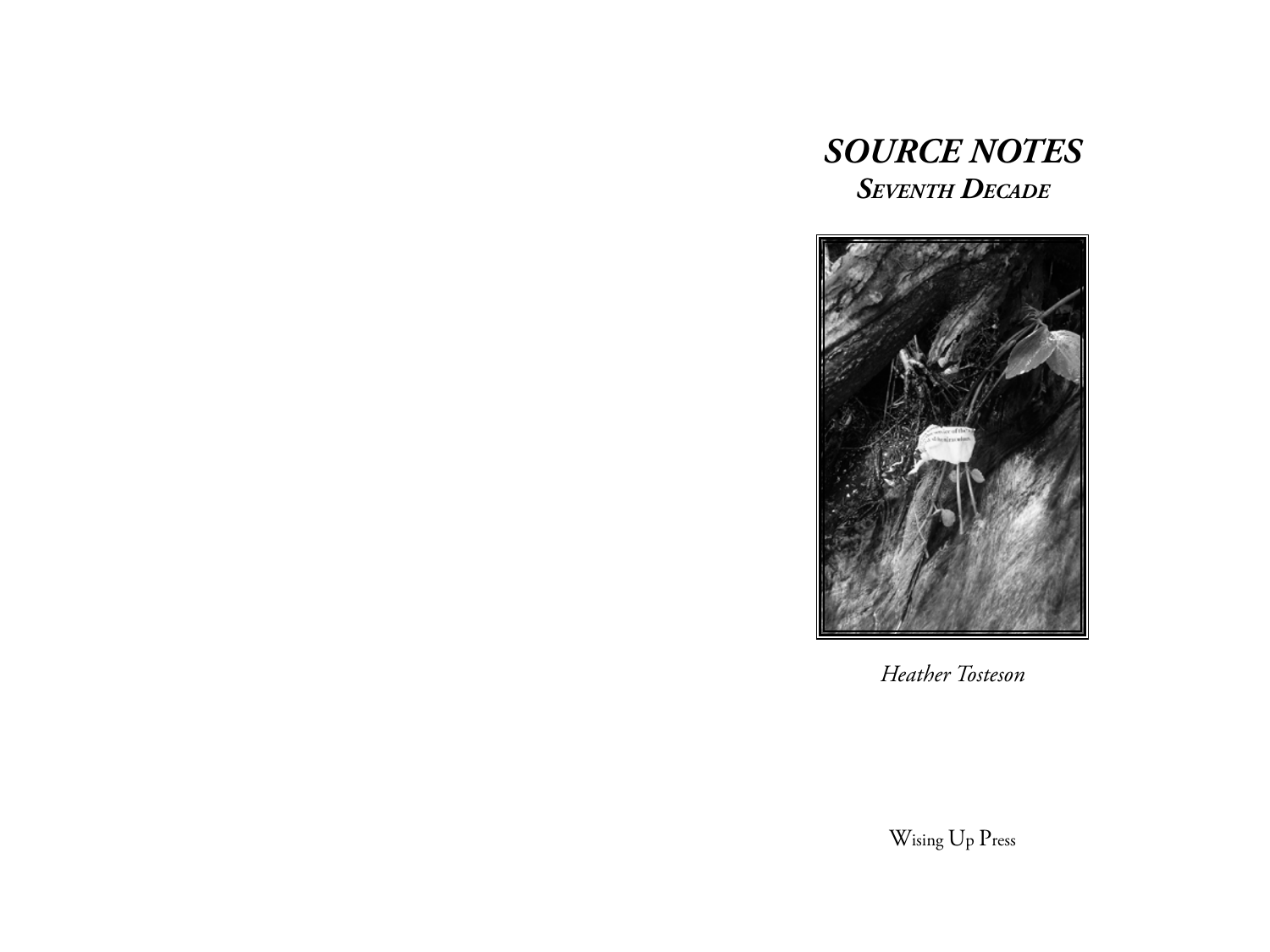

### *SYNESTHESIA*

What is the sound of a true word never said? Of our own blood returning fully assured of its welcome?

What is the sound of this feeling pouring out of us now like life blood as it coagulates, dries?

What is the sound of listening to a stranger's face? To a life story brought into being purely by the quality of our own hearing?

What is the sound of love we never believed in leaving? Holding fast? Outlasting us?

What is the sound of a siren's song to an ear deafened by shell shock?

What is the sound of silence to a mind that rattles like an empty bird cage in a violent wind?

What is the sound of stars settling into a new constellation that no one as yet has the wit to see?

What is the sound of a heart, on the far shore of terror, echoing the melody of an ancient lullaby?

What is the sound of your being resounding in me?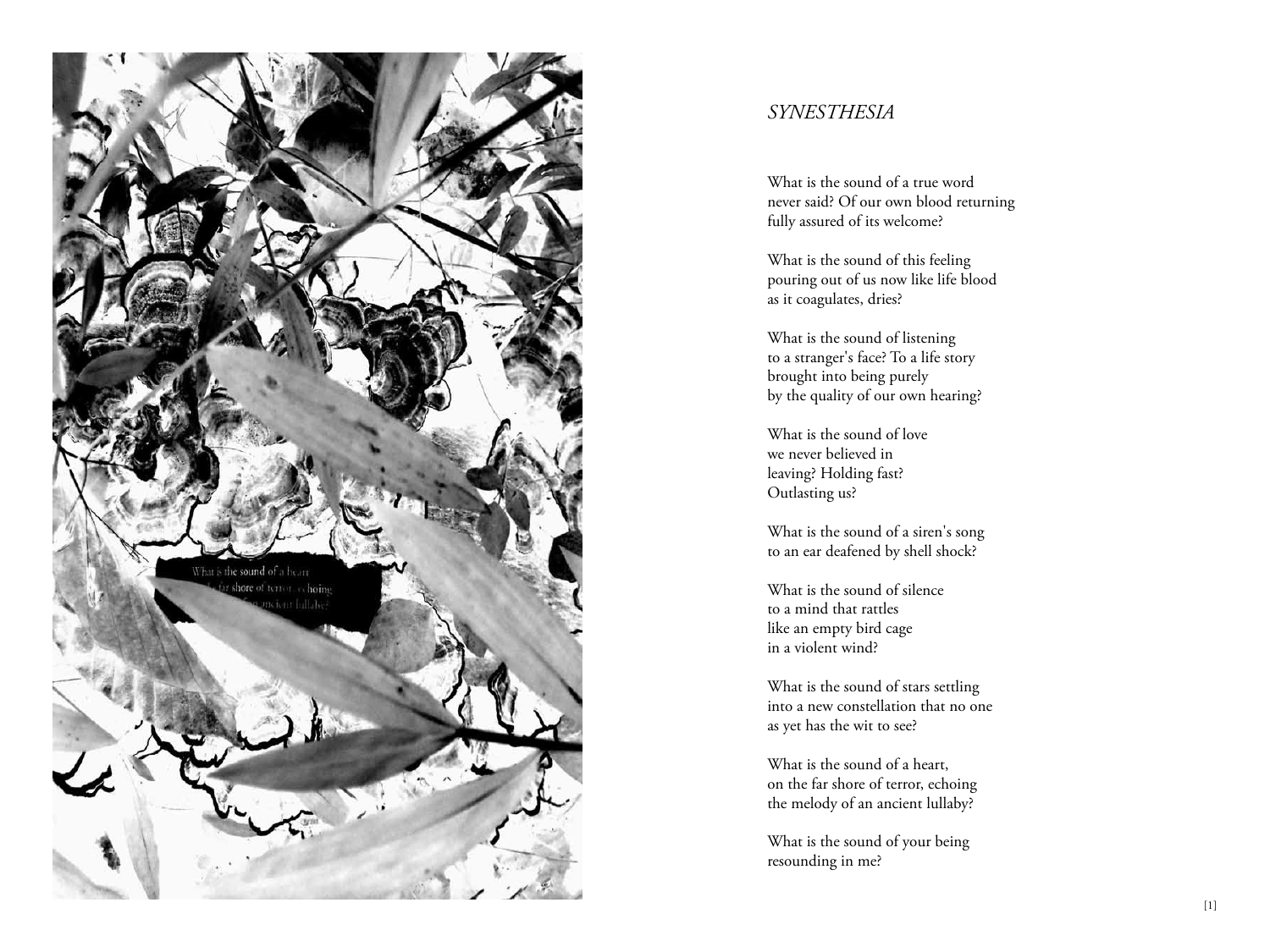

### *IN THESE DAYS OF OUTRAGE*

In these days of outrage, vindictiveness, exhausted invective, I feel a call to a god with breasts and clitoris who refuses definition, who has a voice deep and rich as a man's but smooth as a slow moving river, who sings constantly in a language we all yearn to remember, one that doesn't dismember, revile or deny. My whole body comes alive when she enters my imagination. I move with the ease of a young girl, my flesh has the gravitas of a new mother. I am *of* her. Of this I have no doubt.

But does that mean I share her keen, clear mind, the way she can take us in without the baggage so at last we realize, naked, poor, hungry, or imprisoned, sick or rich, anxious, jealous, grasping, hale in body and harsh in heart, as rank with success as we are with failure, that—

we are—and always have been fully loved, we are— and always have been enough.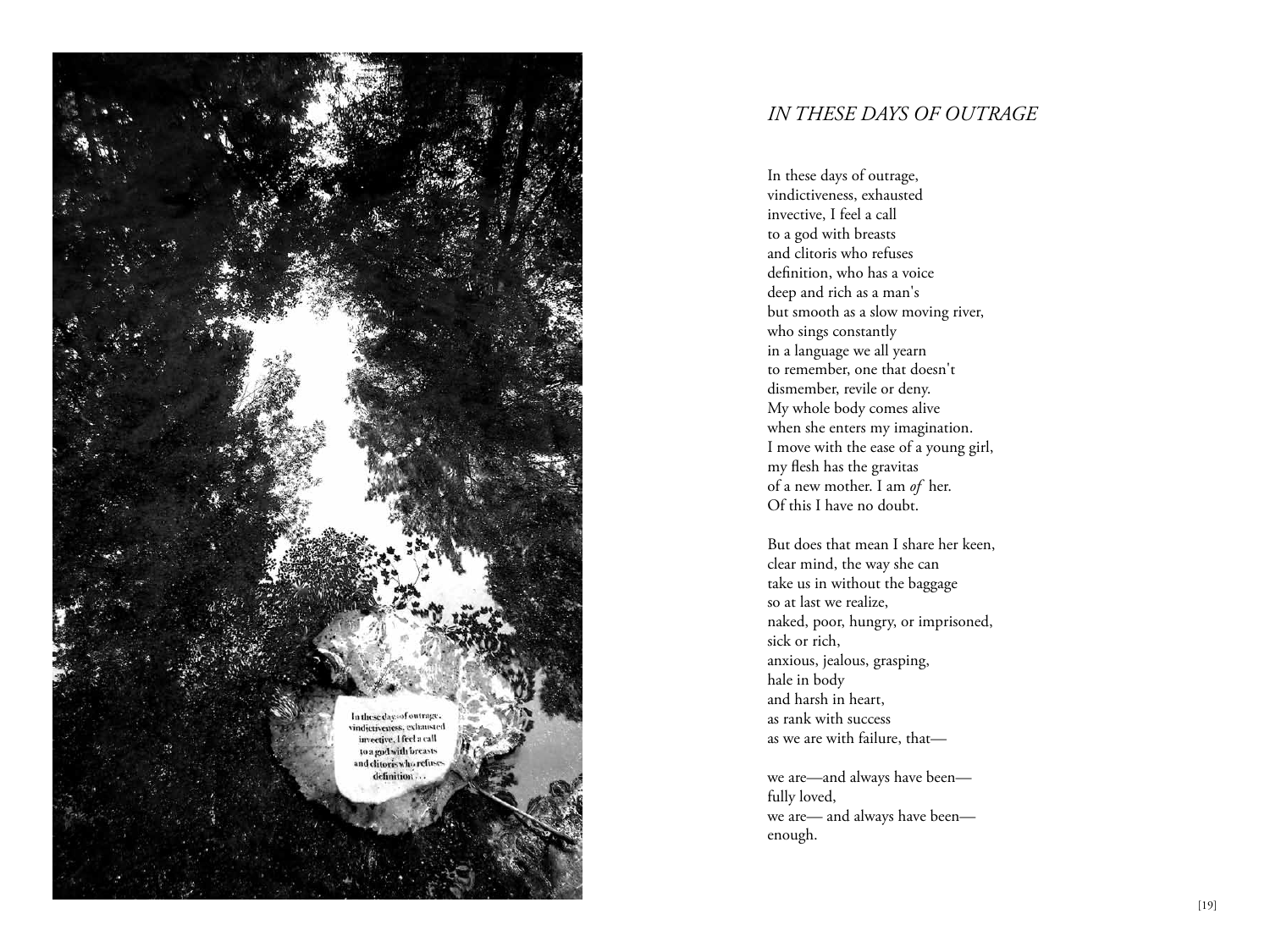

### *OPEN VEINS*

I take it as a sign when the pages of my old Galeano book threaten to fly away from this rooftop on Calle Crespo, where I've set it down so carefully to savor and ponder over a hot cup of coffee smoothed with chocolate. Set it down as if we had all the time in the world to *recordar*, which Galeano writes comes from the Latin *re-cordis*, to return through the heart. An observation I immediately understood as a blessing, one that has set the pace, the theme, for my time here. I think he might delight in the white flurry, and question my impulse to pull the untethered pages back into his original order. For hasn't he, a decade older than me, recently renounced the most acclaimed work of his youth? *Why should I be bound to my style of thirty-seven years ago? It was too heavy.* 

His gift, he's learned, is what *not*  to say, how to let mystery circulate freely, between images, words, moments of exquisite irony, pain and truth in momentary equipoise. To understand it all returns, exile, torture, mad love, bewilderment and wonder.

And reconfigures. And reconfigures. And reconfigures.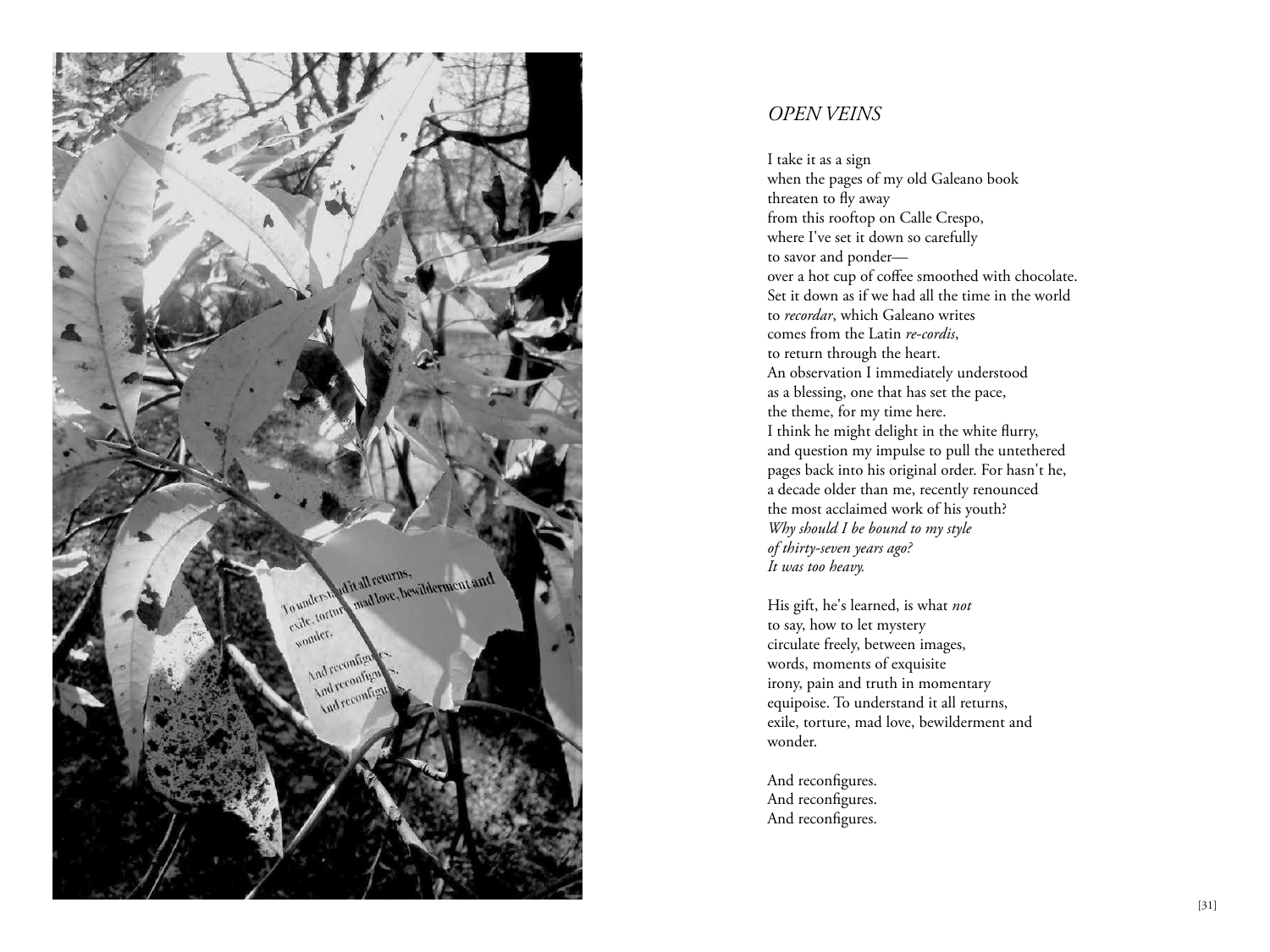### *WHO SAYS?*

Who says water that reaches the sea has forgotten its source? Or sweat that hides now in cumulus clouds has forgotten my brow? Who says freedom doesn't have death as its final destination? Who says age can't be luxurious, astonishing, *sui generis*?

### *THE SECRET SWEETNESS OF VEJEZ*

is the way we feel when strange beds fit themselves to us rather than we to them, the way we no longer need to translate the slight hesitation, the sideways glance, the swallowed sigh or closed eyes or shut off the yelp of delight that rises when we turn the corner and find the ocean expanding in a pure blue circle around us as if we are the axis mundi.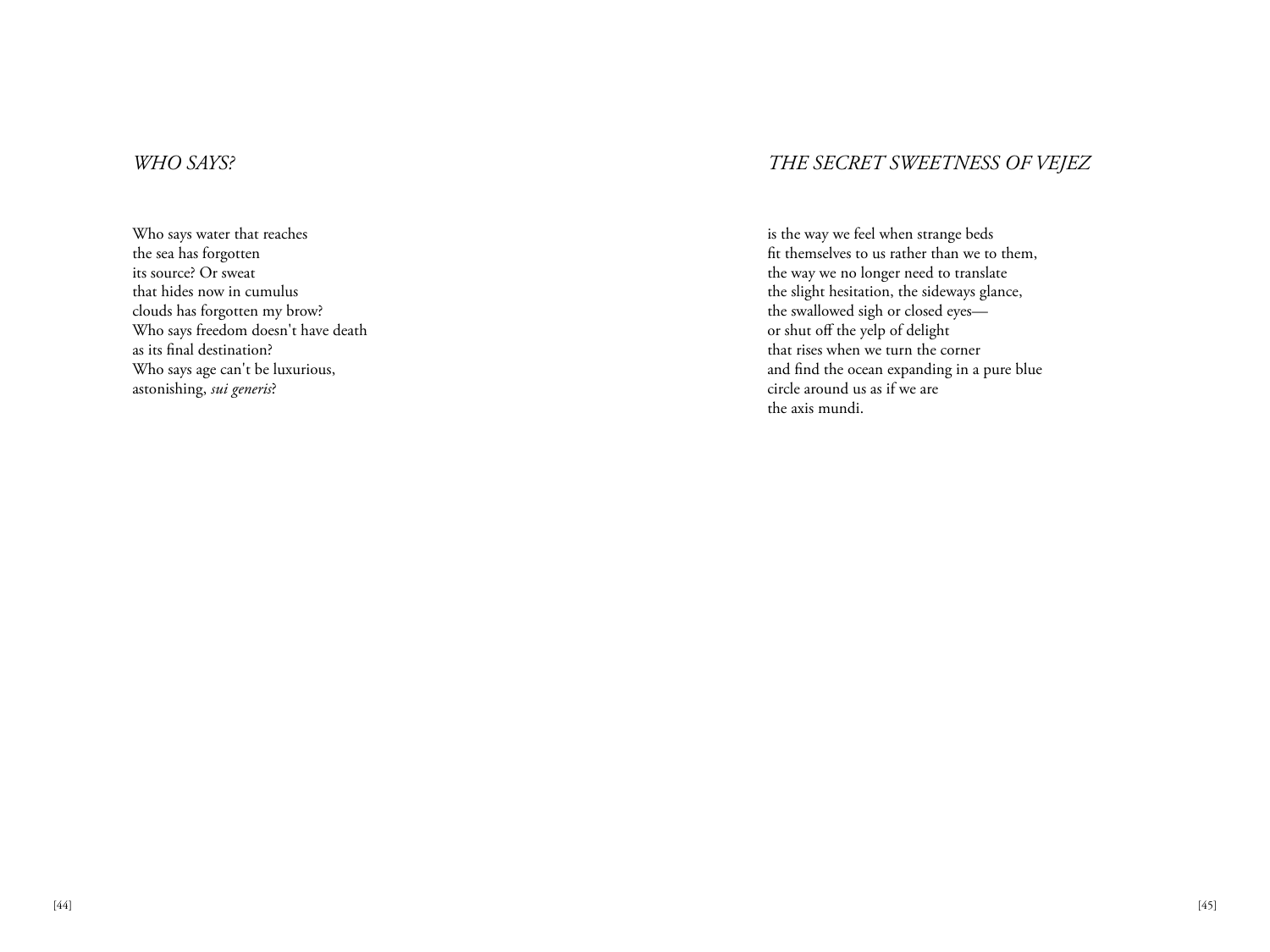### *PALOMAS*

The mourning doves are tumbling from the trees scattering small cries of surprise. Sounds that, eyes closed, could be mistaken for those of startled babies, although the fierce, rising fluster of wings belies this.

On the other side of the tiled wall a boy of ten I've never seen bellows with a man's authority every evening from six to eight. I've been told he is autistic and believes he is the lead singer in a rock band. What I hear is the purest self-assurance and glee. Some days his younger brother sings in solidarity, the rawest of harmonies. *No one ever complains.*

It makes me grieve for all the security I never knew to give you. It consoles me too. Here, on the balcony, both of us a million miles and several decades away from the terrors I once put us through for love, *pinche, putamadre* love.

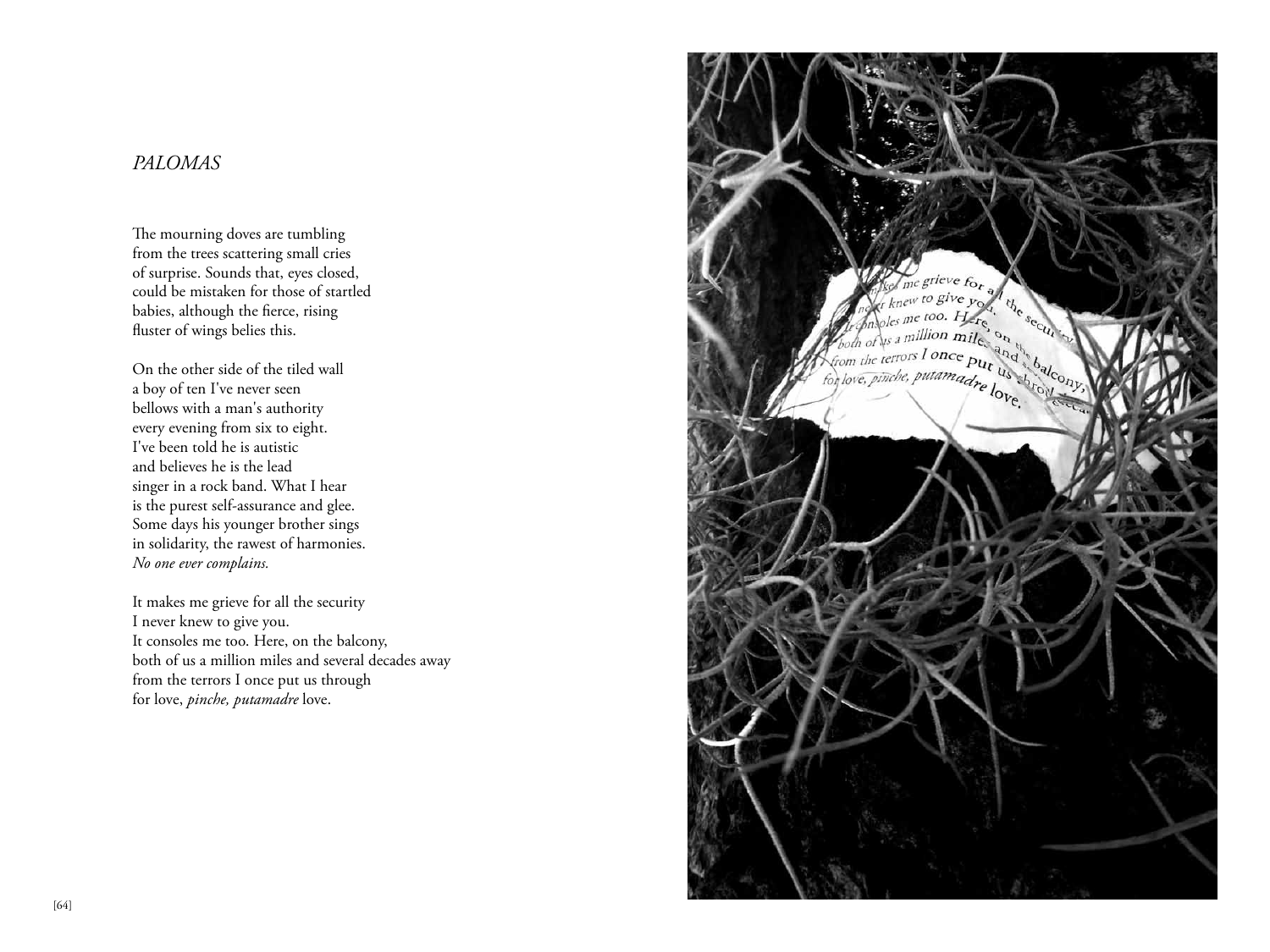### *JUST BECAUSE*

Just because the little girl with a snarled curl in the middle of her muddied forehead never said sorry for being enchanted by the irresistible glories of tar, its luminous blackness spread like a night sky under her bare feet, and she discovering in that gleaming moon-round reflection her welcoming twin, beaming just because she couldn't stop smiling at the memory did not make her horrible, *horrible* girl.

Oh, I love her so, how she looks out of the photo sitting, grinning, on the hood of the 50s car, smiling just because the wind sings and the sun touches her skin soft as the fingertips of the woman who crooned to her daily, my baby, my beautiful baby girl with the pretty curls.

Now my own face reflects back that smile just because she's so wonderfully stubborn and still believes, all evidence to the contrary, that something, someone, somewhere wants her terribly, fiercely, fully, exactly, just exactly, as she is.

*I will rock you, rock you, rock you, I will rock you, yes I will. I will love you, love you, love you, I will love you, yes I will. For you're my lovely, lovely, lovely, You're my lovely, little girl.*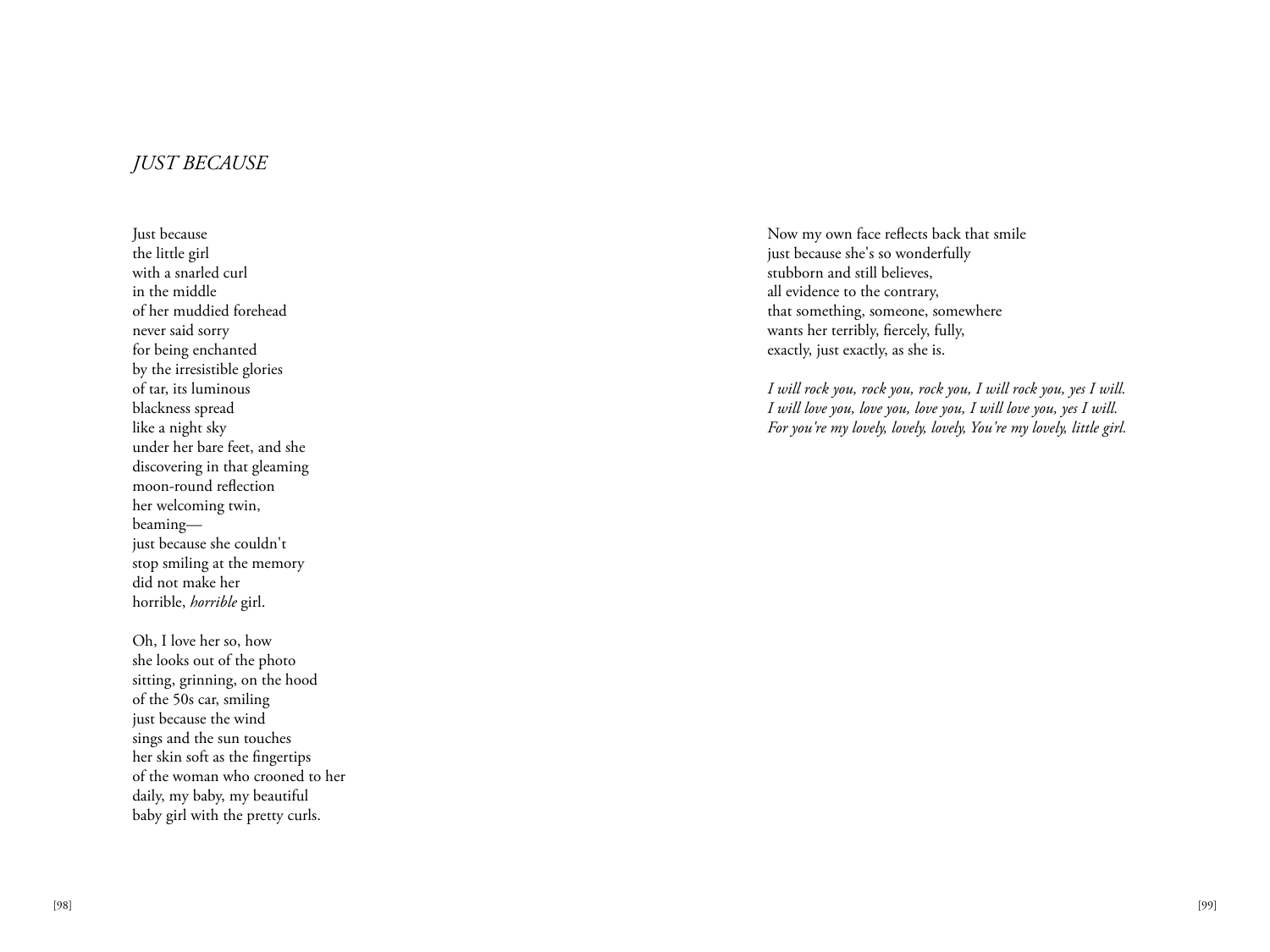### *WAYS OF MOVING THROUGH THE WORLD*

The lilt in the walk of Francisco Zúñiga's women does not belong here in his *país natal*, rather in his adopted country, in Juchitán, where bold thick-waisted women in bright flowing skirts joust provocatively with aging white men who stop to buy tamales or an aguacate, laughing as the color rises in pale lined cheeks when they jut their breasts and shake their hips and say, *¡Tan guapo, güero! ¿Quieres mas?* The bold smiles and bolder laughter ricochet throughout the mercado as everyone shares the simple pleasure, given and received, of being seen at whatever age—as fully ripe.

The three women here in the sculpture garden in San José keep walking into their disparate futures with that same brazen lilt, but the rain and the birds have etched their faces with something more somber, silent. And yet they feed me in a way this city with its *ropas americanas* on every corner, its modest, caged houses, rubbled sidewalks, groaning buses, relentless sunshine and ready wind, its miles and miles of spiraled barbed wire do not.

In el parque nacional, another Zúñiga, Edgar, who shares a father with Francisco, but is a generation younger, creates equally monumental statues of men effortfully unearthing themselves, like so many tragic reiterations, their arms all stretched in supplication, their legs still entangled below ground. They know what it's like never to sever your ties with the land of your birth, the effort required simply to kneel upon it.

But these women, seen with an emigré's eyes, walk easily, heads erect, eyes fixed fearlessly on the horizon, becoming one with the gravitational pull of both the earth and the stars. They invite me to a similar stance, a similar rhythm, where I discover a lightness of bearing, a strength of being, that comes from heading straight into the unknown, heart first. The only question is, can I take it home with me?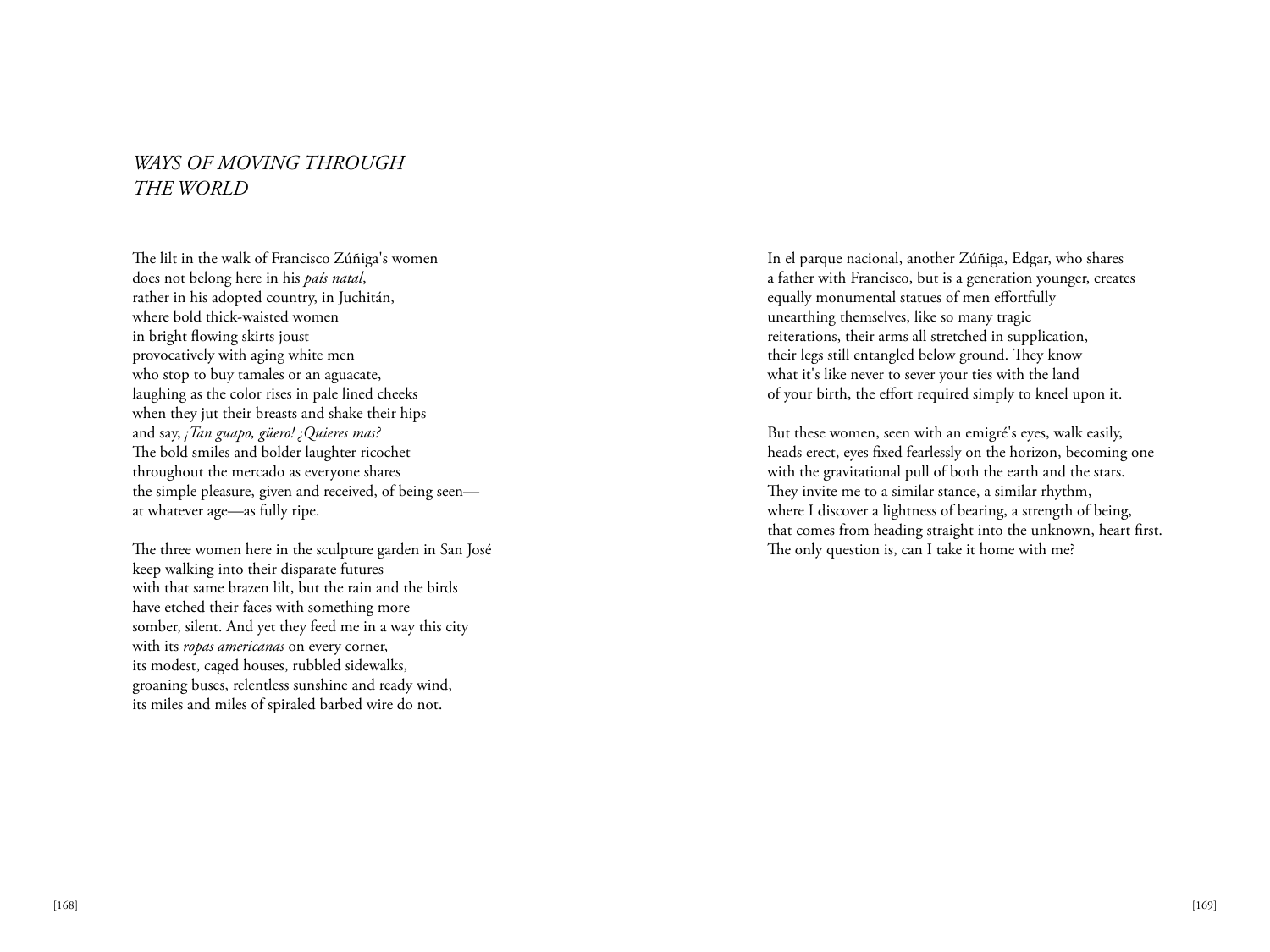### *SCORPIO MOTHERS*

### i

Down here at the long tail of the continent. wandering into an art gallery, into a meditation on maternity, I find a photo that makes me think of us, sturdy hands against a tapestry ground. They hold, pincered between thumbs and forefingers, a large scorpion preserved in a brick of plexiglass. The gesture is forever ambiguous. Are the hands pushing away, pulling near? Is it accusation or source of pride? No one, truly, loves a scorpion. But what about us, born under its sign, with our own roiling, recursive intensities?

You always loved him more, my niece accuses her mother. Charismatic, beautiful, hard-working, a passionate protector, a mother herself, it's only now, in her forties, her younger brother ten stable years into a new lease on life, that she can give voice to this pain. My sister, an unapologetic Gemini, says brusquely, "Don't you think it's time you started telling yourself a better story?"

#### ii

It takes six to seven molts for a scorpion to mature. To survive, the first molt must take place riding on her mother's back. The new exoskeleton is soft, flexible, but you must keep moving or it will lock you in tighter than the last one.

I've watched my niece, at home in Brisbane, singing and dancing with friends to celebrate her own birthday. How deftly, without losing a beat, she prevents her adored, mischievous son from picking the cake apart or blowing out all her candles. "*My* birthday," she says, catching his hands in both of hers and claiming with a single breath what's rightfully her own.

His teachers think he is an *enfant terrible* on the verge of incorrigible—the way he just shared the razor blades he unscrewed from pencil sharpeners. A survival skill taught him by his father, Cuban, who lived through the famines eating cats and guinea pigs. She tries to explain, pointing out that her son, such a generous boy, never thought to hoard. He *shared*. It's illegal, they tell her, even to throw a boomerang here in Australia. True, their statutes don't explicitly cover pencil sharpeners, but it's the spirit not the letter of the law they adhere to. "My precious boy," she sobs to her mother. "Why can't they see what I do?"

My heart aches for her, she who shares my sign. Can we ever really know what story we are living? Does anything we say or do return to us exactly as we released it? How often does our greatest joy arc back to pierce us?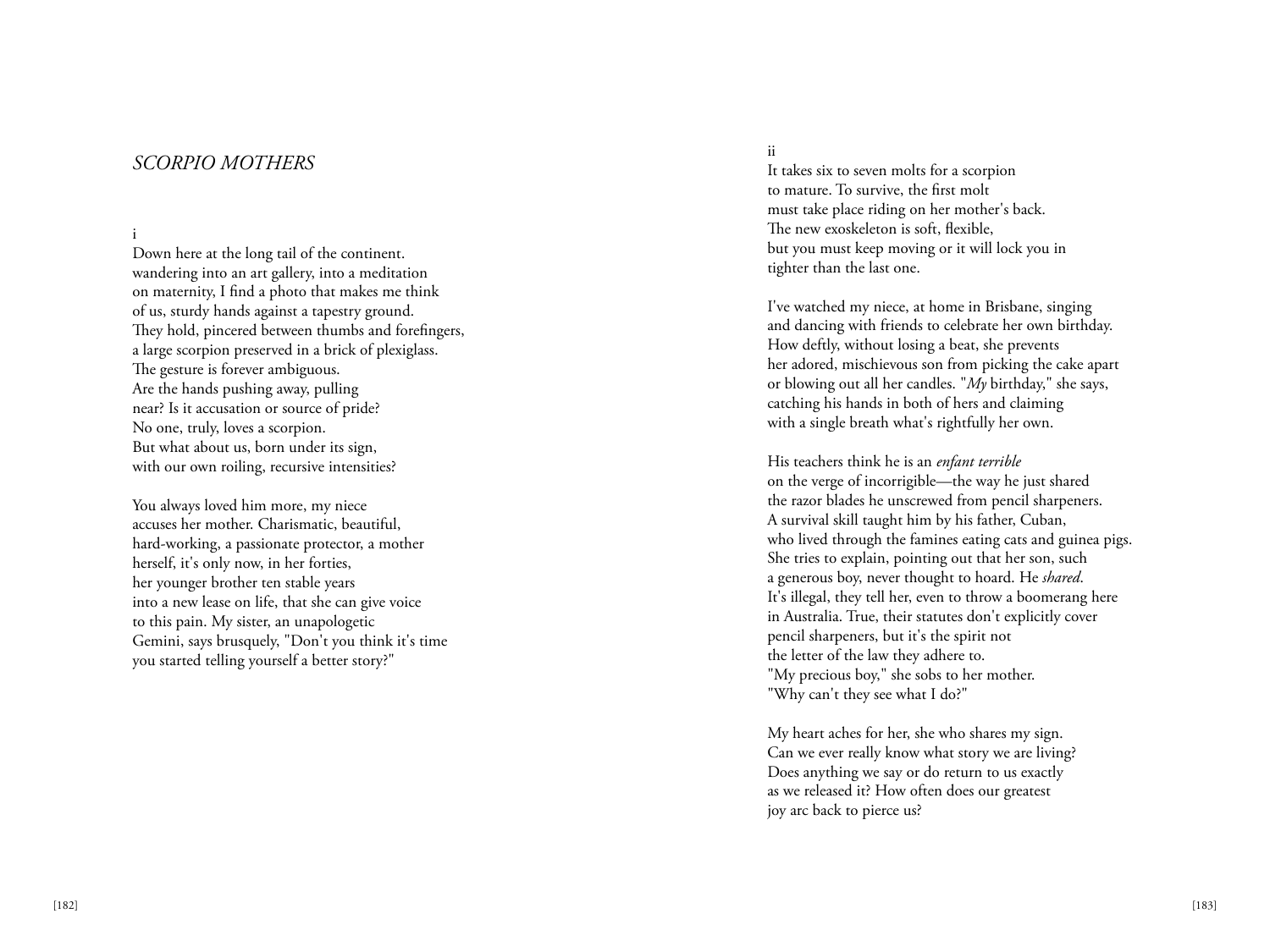

### *WHAT IF*

What if these enchanting sunsets could become a way of life, a recurrent miracle that never loses its ability to jolt us into gratitude, suffuse us with awe, however many times, however reliably it returns? What if we never ever grew inured?

By we I mean you and me, the way standing here together every evening this week, watching all the diffusions of color that accompany the slow fall of the sun, we realize we've entered into a oneness that feels it can easily last another twenty-one years. *If we do*.

Faces hold a haunting beauty we were never alive to before. The light doesn't steadily die out, instead for a full hour the sky pulses with color, saffron here, pink there, then plum. No one wants it to end. Children throw themselves back into the surf. Young men catch a last wave. Old men cast nets. And we, my love, are in the thick of it, indissolubly one with the wash and the hum.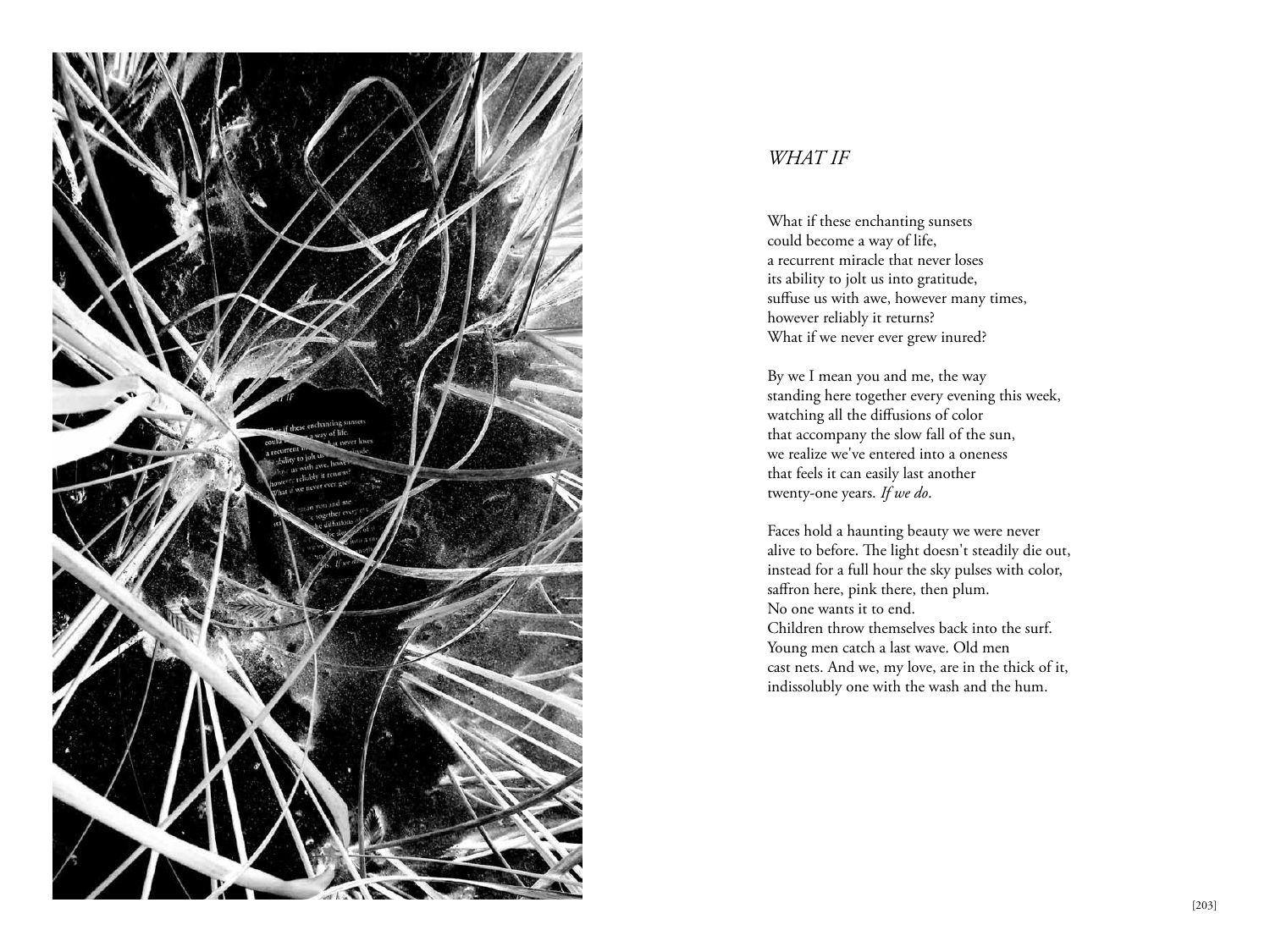

### *TABLE OF CONTENTS*

| Synesthesia                        | 1  |
|------------------------------------|----|
| I                                  |    |
| <b>THE SONGS ARE GONE</b>          |    |
| This Is What I Know                | 6  |
| The Songs Are Gone                 | 7  |
| La Pregunta Sin Respuesta, Sin Fin | 8  |
| Climate Change                     | 11 |
| Accounting                         | 12 |
| This Is My Hate Song               | 14 |
| When I Turn a Blind Eye            | 16 |
| I Want to Ask Them                 | 17 |
| In These Days of Outrage           | 19 |
| <b>CREATING</b>                    |    |
| Creating                           | 22 |
| Carry-Ons                          | 23 |
| Dismissals                         | 24 |
| If I Were to Open That Knot        | 27 |
| <b>Source Notes</b>                | 28 |
| Open Veins                         | 31 |
| Girl in the Grip of an Idea        | 32 |
| Symbiosis                          | 36 |
| Figment                            | 39 |

### **The Secret Sweetness of Vejez**

| Who Says                               | 44 |
|----------------------------------------|----|
| The Secret Sweetness of Vejez          | 45 |
| Carolina Summer                        | 46 |
| I Saw the Lines                        | 47 |
| I Just Want to Lie Up Here in the Dark | 48 |
| Flowers on the Sand                    | 50 |
| <b>If I Could Choose</b>               | 52 |
| The Wind Is Having Its Way Today       | 53 |
| The Color of Honey                     | 55 |
| Trust the Emptiness Within             | 56 |
|                                        |    |

*This Moment 40*